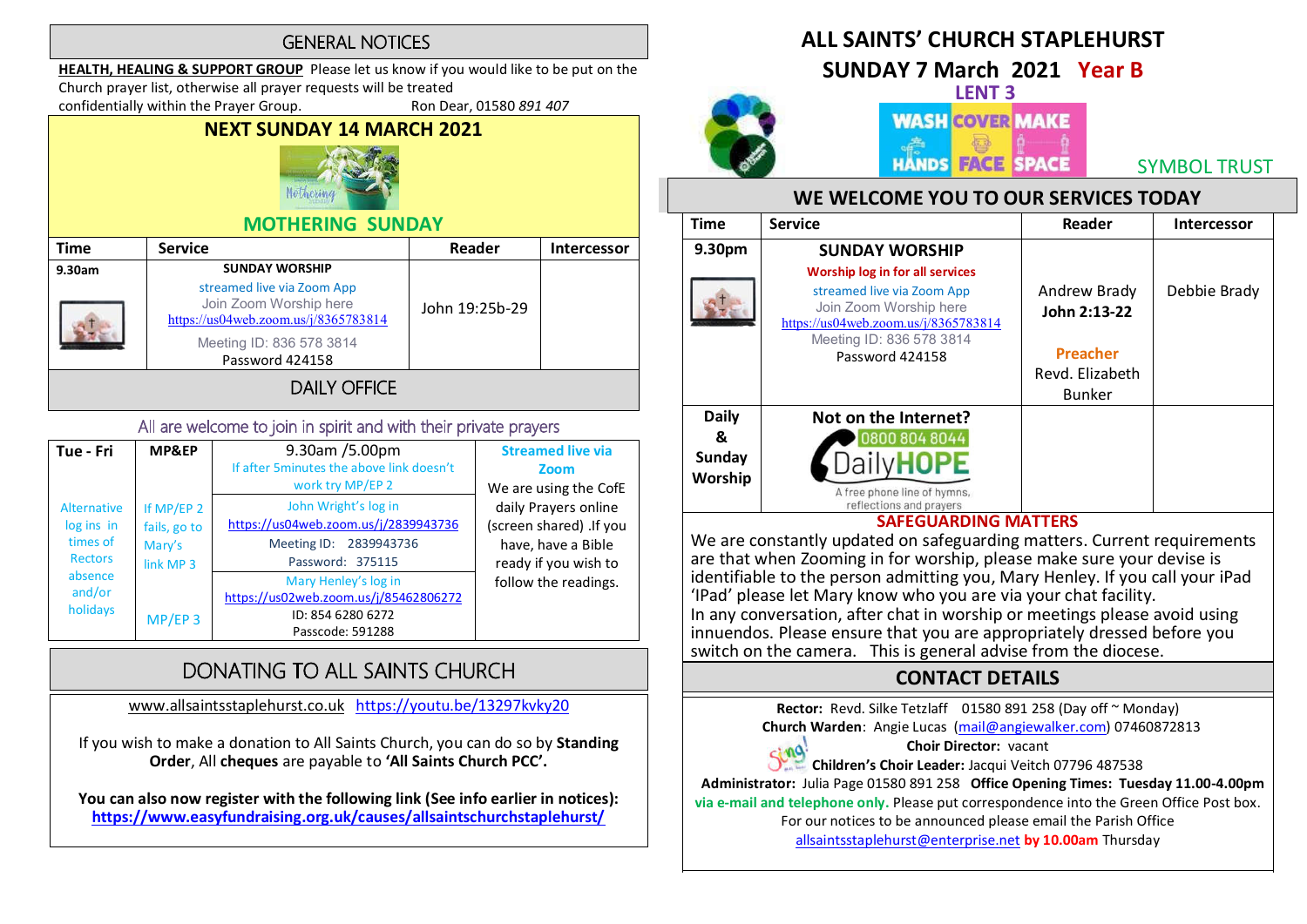#### WE PRAY FOR

| In Our L<br>Those who are Sick: | Clement Isasi Mawenu, Margaret Marriott, Lesley Franklin,<br>Audrey Bullock, Wendy Clifford, Roy Jones, Tara Sutton, Ellen<br>Brean, Jean Clarke, Tracey Crayford, Fiona Neale, Billy Wright,<br>Elaine Martin, Sachin Shah, Tony Emery, Amelia Hamilton, James<br>Parris, Abigail Sharpe, David Gascoyne, Jeremy Rutaraka, Gary<br>Jackson, Ken Jackson, Mark McCarthey, Pearl Mann, Michael<br>House, Tony Poupard, Marie (nee Green), Norman Wallis,<br>Adrienne Russell, Robert Blondizik, Colin Whatmore,<br>Peter Richmond.<br>Lift these and all in need into the healing light of Christ |  |  |
|---------------------------------|--------------------------------------------------------------------------------------------------------------------------------------------------------------------------------------------------------------------------------------------------------------------------------------------------------------------------------------------------------------------------------------------------------------------------------------------------------------------------------------------------------------------------------------------------------------------------------------------------|--|--|
| Those who have died:            | Arthur Reid, Susan Wilson, Doris Foreman                                                                                                                                                                                                                                                                                                                                                                                                                                                                                                                                                         |  |  |
| <b>Home Communion:</b>          | Ron Dear, Dorothy Hegarty, Valerie Simpson, Jane Scarff AB/ST<br>Barbara Chrimes.                                                                                                                                                                                                                                                                                                                                                                                                                                                                                                                |  |  |
| Abbotsleigh:                    | HC 1 Wed/month 11.00am for inform.<br>ST/MT<br>speak to                                                                                                                                                                                                                                                                                                                                                                                                                                                                                                                                          |  |  |
| <b>Staplehurst Manor:</b>       | HC 2/4 Wed/month 11.30am for inform.<br>speak to<br>MH/ST                                                                                                                                                                                                                                                                                                                                                                                                                                                                                                                                        |  |  |
| <b>Iden Manor:</b>              | HC 2 Tue/month<br>3.45pm for inform.<br>MT/ST<br>speak to                                                                                                                                                                                                                                                                                                                                                                                                                                                                                                                                        |  |  |
| ~Weekly Study Bible             | Bib.Stu. Mo/weekly 11.00am for inform.<br>MT/CH<br>speak to                                                                                                                                                                                                                                                                                                                                                                                                                                                                                                                                      |  |  |
| <b>Sobell Lodge:</b>            | Cof.Mo 1 Fri/month<br>10.30am<br>speak to<br>SK/ST                                                                                                                                                                                                                                                                                                                                                                                                                                                                                                                                               |  |  |
| Larchmere                       | ST/MT/MH<br>HC Delphine Wass,<br>speak to                                                                                                                                                                                                                                                                                                                                                                                                                                                                                                                                                        |  |  |
| <b>Maidstone Home</b>           | Des Liddecoat (Cedardale Residential, Queen Road, Maidstone,                                                                                                                                                                                                                                                                                                                                                                                                                                                                                                                                     |  |  |
|                                 | ME16 0HX, 01622 752117)<br>LF                                                                                                                                                                                                                                                                                                                                                                                                                                                                                                                                                                    |  |  |
| <b>Baptisms:</b>                | Sun 2021<br>(ST)<br><b>Frankie Dorkings</b><br>12.00pm                                                                                                                                                                                                                                                                                                                                                                                                                                                                                                                                           |  |  |
|                                 | Charles Nolan<br>Sun Tbc.<br>12.00pm<br>(ST)                                                                                                                                                                                                                                                                                                                                                                                                                                                                                                                                                     |  |  |
|                                 | Sun Tbc.<br>12.00pm<br>Jacques Nolan<br>(ST)                                                                                                                                                                                                                                                                                                                                                                                                                                                                                                                                                     |  |  |
|                                 | Danny Harris<br>Sun Tbc.<br>12.00pm<br>(MT)                                                                                                                                                                                                                                                                                                                                                                                                                                                                                                                                                      |  |  |
|                                 | <b>Esther Harris</b><br>Sun Tbc.<br>12.00pm<br>(MT)                                                                                                                                                                                                                                                                                                                                                                                                                                                                                                                                              |  |  |
| <b>Weddings:</b>                |                                                                                                                                                                                                                                                                                                                                                                                                                                                                                                                                                                                                  |  |  |
| 2021<br>April                   | Simon COLE & Fenella WOOD<br>(ST)                                                                                                                                                                                                                                                                                                                                                                                                                                                                                                                                                                |  |  |
| 14 Aug<br>2021                  | <b>Catherine COALES &amp; Marco VINAGRE</b><br>(ST)                                                                                                                                                                                                                                                                                                                                                                                                                                                                                                                                              |  |  |
| 25 Sep<br>2021                  | Abbie DENNING & Matthew ANDERSON                                                                                                                                                                                                                                                                                                                                                                                                                                                                                                                                                                 |  |  |
| 11 June 2022                    | (ST)<br>Joshua WITHAM & Jessica DUNN                                                                                                                                                                                                                                                                                                                                                                                                                                                                                                                                                             |  |  |
|                                 |                                                                                                                                                                                                                                                                                                                                                                                                                                                                                                                                                                                                  |  |  |

#### MONTH OF PRAYER

#### A PRAYER FOR THOSE WHO MOURN

Gracious God, as we remember before you the thousands who have died, surround us and all who mourn with your strong compassion. Be gentle with us in our grief, protect us from despair, and give us grace to persevere and face the future with hope in Jesus Christ our risen Lord. Amen.

### DATES FOR YOUR DIARY

| Date              |                | <b>Time</b>        | What                                                                                 | Where         |
|-------------------|----------------|--------------------|--------------------------------------------------------------------------------------|---------------|
| <b>Tue To Fri</b> |                | 9.30am/5.00pm      | <b>Morning Prayer/ Evening Prayer</b>                                                | Zoom          |
| <b>MARCH</b>      |                |                    |                                                                                      |               |
|                   |                |                    | <b>LENT</b>                                                                          |               |
| <b>Thu</b>        | $\overline{a}$ | 9.30/5.00pm        | <b>LENT COURSE</b>                                                                   | Zoom          |
|                   |                | 9.30am             | <b>'FRUIT &amp; VEGETABLES IN THE BIBLE'</b><br>Fast or Feast? Led by Mrs Linda Munn | Zoom          |
|                   |                | 5.00pm             | 'SPIRITUAL RESILIENCE'<br>Realistic optimism Led by Revd S. Tetzlaff                 | Zoom          |
| <b>Tue</b>        | 9              | 2.00 <sub>pm</sub> | <b>Funeral T/L Susan Wilson (attendance by</b><br>invitation only)                   | <b>CHURCH</b> |

#### GUEST PREACHER



Elizabeth is one of the big hearted and generous people I am glad I have met during my ministry.

Elizabeth and her husband live in North Hertfordshire. They have two children and three grandchildren. Elizabeth was a lecturer in maths and statistics for nearly 30 years. We met at St Mary's Hitchin in 1997.

Elizabeth was ordained in 2006 and was a NSM/SSM in St Alban's Diocese until her retirement in 2018. Elizabeth continues to take services and preaches in vacancies locally and when invited by clergy, local or otherwise.

I look forward to welcoming Elizabeth to preach to us and thank her for giving us the opportunity.

Yours, Silke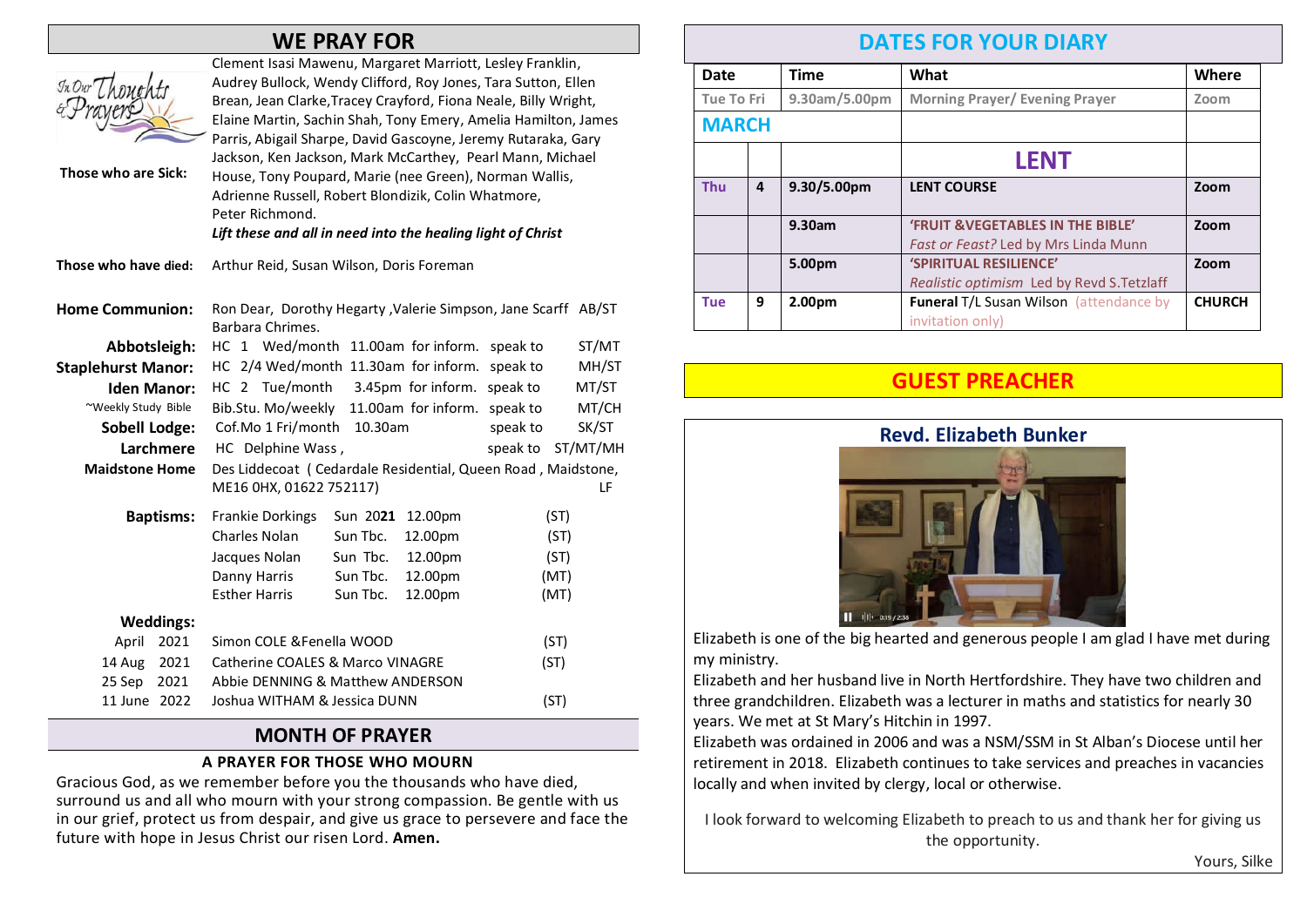#### SUNDAY WORSHIP

#### CHARITY COMMITTEE

# CHILDREN & YOUTH

*Saddleback Kids Church at home:* **Saddleback Kids YouTube Channel**



GRADE 5 and 6 https://youtu.be/oHgy5mpc67c

**ZACCHAEUS** They have two sessions: one for kindergarten and 'elementary' which is older primary school-aged children.

- https://d2cuhga227dox4.cloudfront.net/biblestories/fullhd1080/SOTB\_Zacchaeus\_FULLHD1080.mp4 Both have the same content, but presented in age-appropriate ways.

#### ADULT DEVOTION

LECTIO 365 is a daily devotional resource that helps you pray the Bible every day. https://www.24-7prayer.com/dailydevotional

## ALPHA online course videos







https://youtu.be/hBMMD5C0k-s

#### EASTER AT MAIDSTONE HOMELESS CARE

Please deliver your donations of chocolate eggs, fancy biscuits, and all non perishable food or drink to my doorstep up to Palm Sunday. Thank you, Audrey Bullock

#### BOTTLE TOPS



Dear All

Maureen is so kind to take on the collection of Bottle tops whilst Audrey is recuperating. Please leave them with Maureen At 17 Oliver Road,01580 891 842

### CAT WANTED



Hello everyone, can we please be aware of anyone struggling to take care of their cat in these difficult times – perhaps because of illness, old age etc  $-1$ know of people keen and happy to adopt and care for a cat perhaps needing a new home.

Best wishes, Angie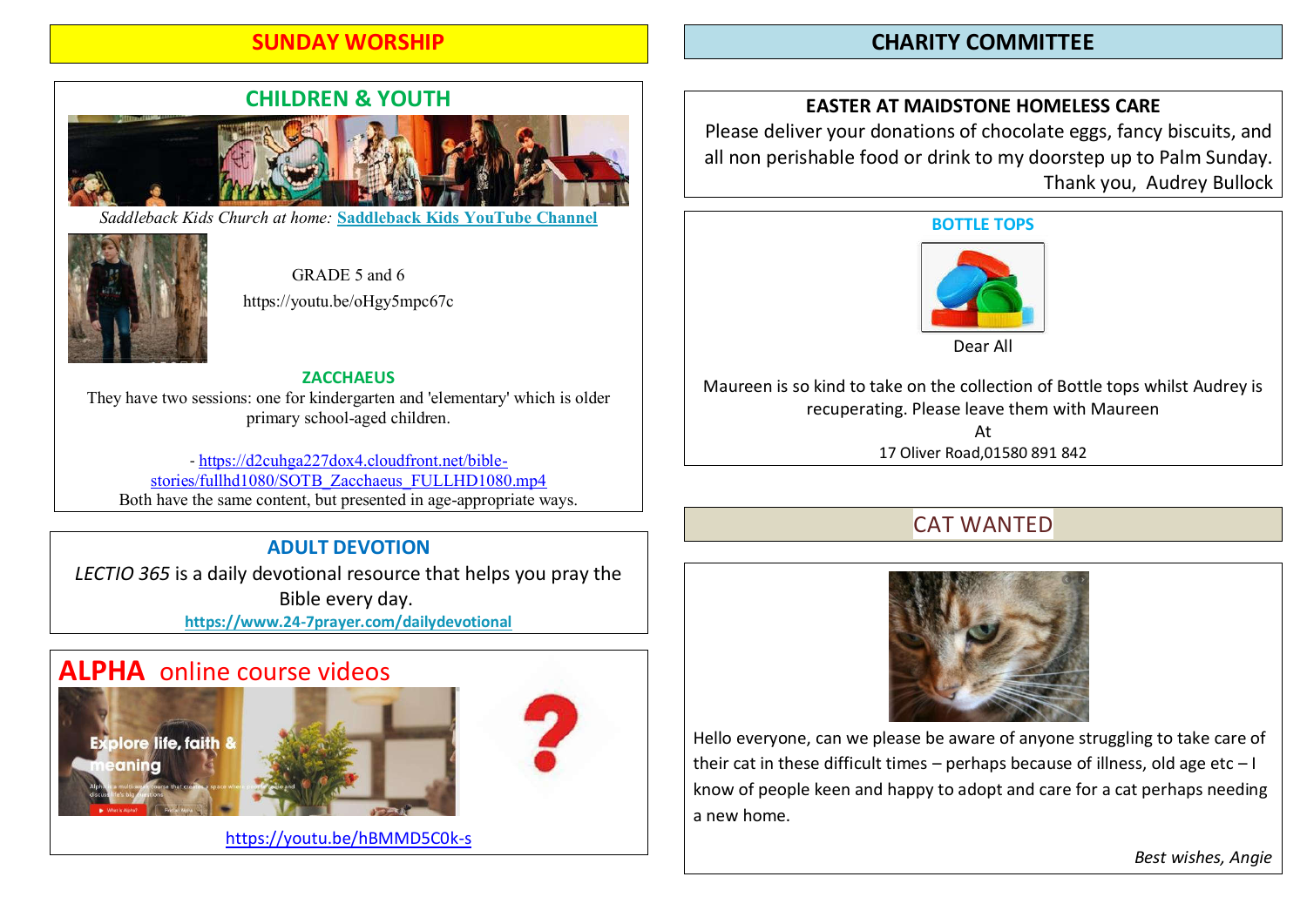#### FUN'D RAISING

#### RECTORY STALL

If you have not used Easy Fundraising before, by clicking on the link the church will receive an additional £5 introductory bonus. Just to reassure you nobody will know who buys what! The Parish Office gets e-mailed when funds get paid into our church account and how much has been transferred. £21.01 was raised this month!  $\overline{\phantom{a_{\text{upper}}}^{\text{upper}}}$  NFW TARGET £1239. 51 £1300

Please support All Saints Church Staplehurst. i You can raise FREE donations when you use easyfundraising to shop with 4,000 shops and sites, including

# ALL SUPERMARKETS

eBay, Argos, John Lewis & Partners, Boots, M&S, and many more.

easyfundraising feel good shopping IT ONLY TAKES A MOMENT TO GET STARTED. Sign-up here using our unique link by clicking on now: Hold the cursor over the link and press 'ctrl' and right click on your mouse https://www.easyfundraising.org.uk/causes/allsaintschurchstaplehurst

WE HAVE RAISED SO FAR £736.90 As of 2 March  $=$   $£755.90$ 

ALL IN AID OF ALL SAINTS CHURCH.

## ALL PRODUCTS OFFERED ARE EITHER NEW OR IN LIKE NEW CONDITION AND FULLY FUNCTIONAL & QUARENTINED

I am doing a delivery service. Just let me know what you would like and I put together a box with the items. In terms of books, you let me know what you would like to read and I deliver a box of 20 books (£0.50 each) and you take what you would like to read and I pick up the rest. The books I have been given are like new. There is no pressure to buy until you have seen the items and have decided. Once you finished looking at everything let me know when to pick the box up again. You leave the box outside your house and I take it away. Have a look at the website. If you are after anything specific, please ask. I still have items not listed yet.

I look forward to your orders, Silke

Please check the Church Website for updates.

Thank you to all who have enjoyed the stall.

I have had new books and items coming in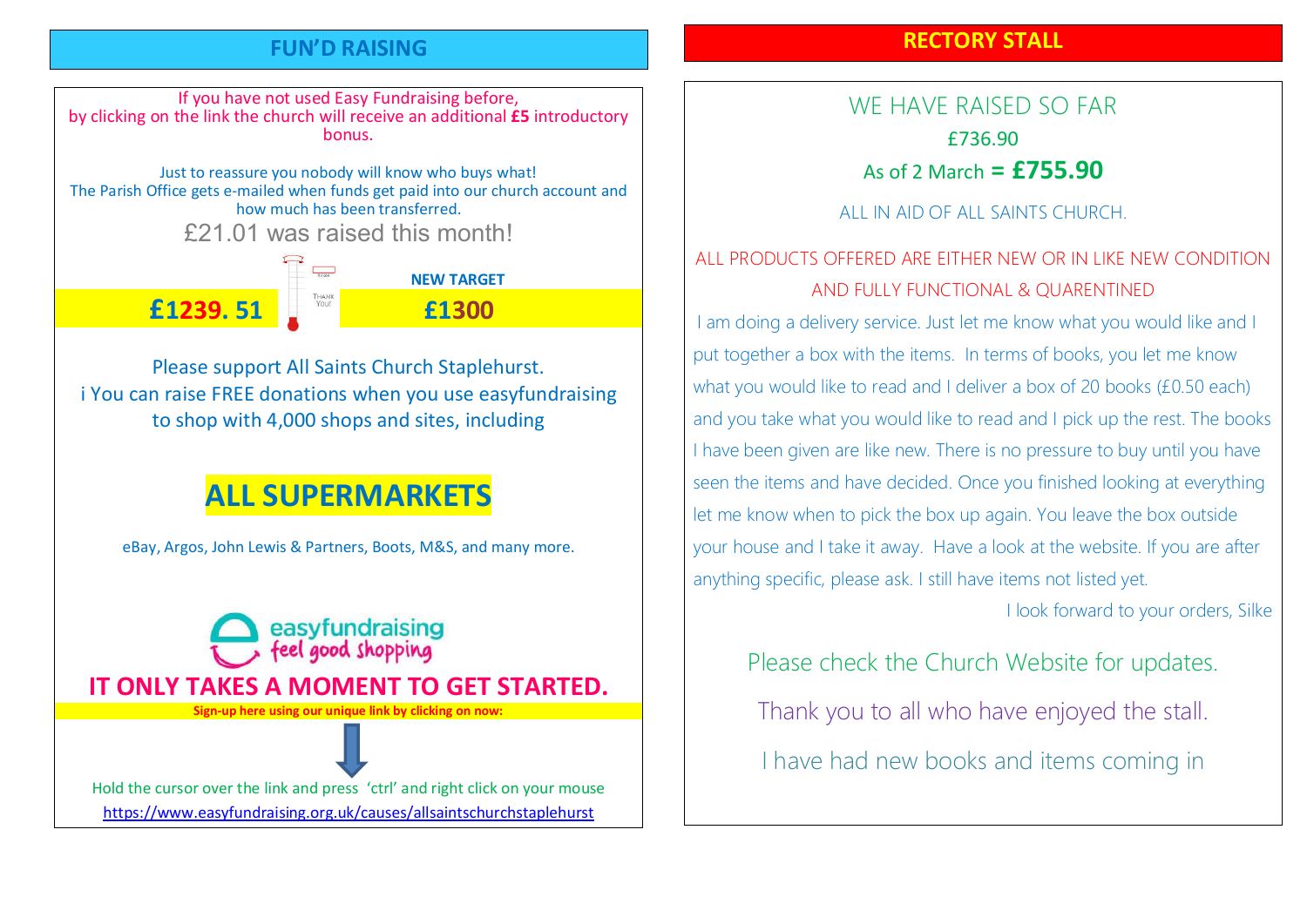#### CHARITY COMMITTEE

#### BOTTLE TOPS



Dear All

Maureen is so kind to take on the collection of Bottle tops whilst Audrey is recuperating. Please leave them with Maureen at

> 17 Oliver Road 01580 891 842

## CAT WANTED



Hello everyone, can we please be aware of anyone struggling to take care of their cat in these difficult times – perhaps because of illness, old age etc –  $I$ know of people keen and happy to adopt and care for a cat perhaps needing a new home.

Best wishes, Angie

#### RECTORY STALL NEW ITEMS

#### Handcrafted Easter Egg decoration £1 each



#### 6 Cherry/Port glasses £2 each glass or £10 for 6 glasses

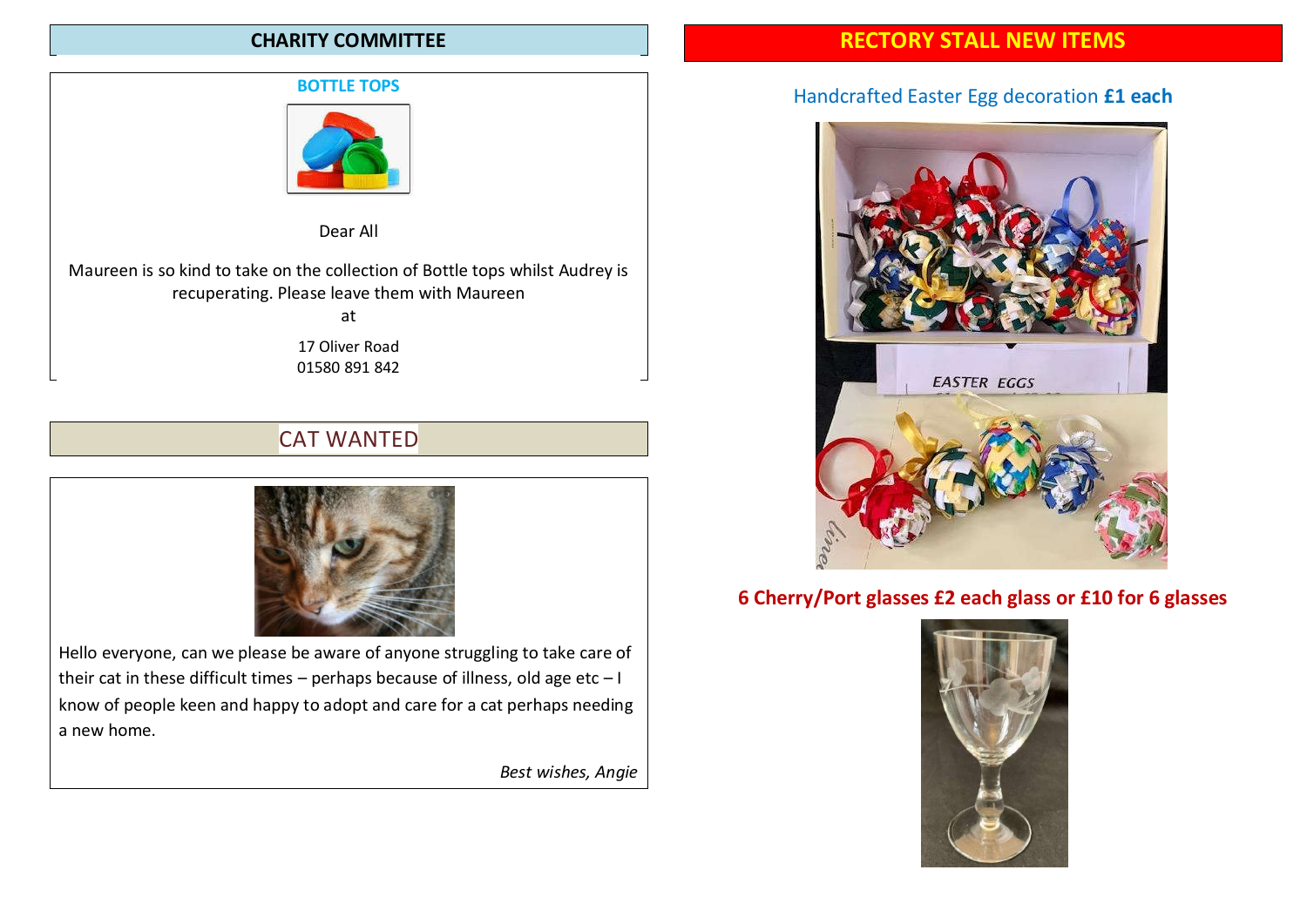#### RECTORY STALL NEW ITEMS

#### 12 Brandy glasses £2 each, £10 for 6, £15 for 12 glasses





Vintage Mid-century Gold striped Glasses Tumblers High Ball set of 2 1950 22K £5 one without any worn off gold , £3 the other.

Royal Wedding Prince of Wales & Lady Diana two Commemorative Goblets 1981 £10



#### RECTORY STALL NEW ITEMS

Brand New SD-253 Panasonic Automatic Bread maker with Automatic Raisin Nut Dispenser and with special dietary requirements who require gluten free bread. £10